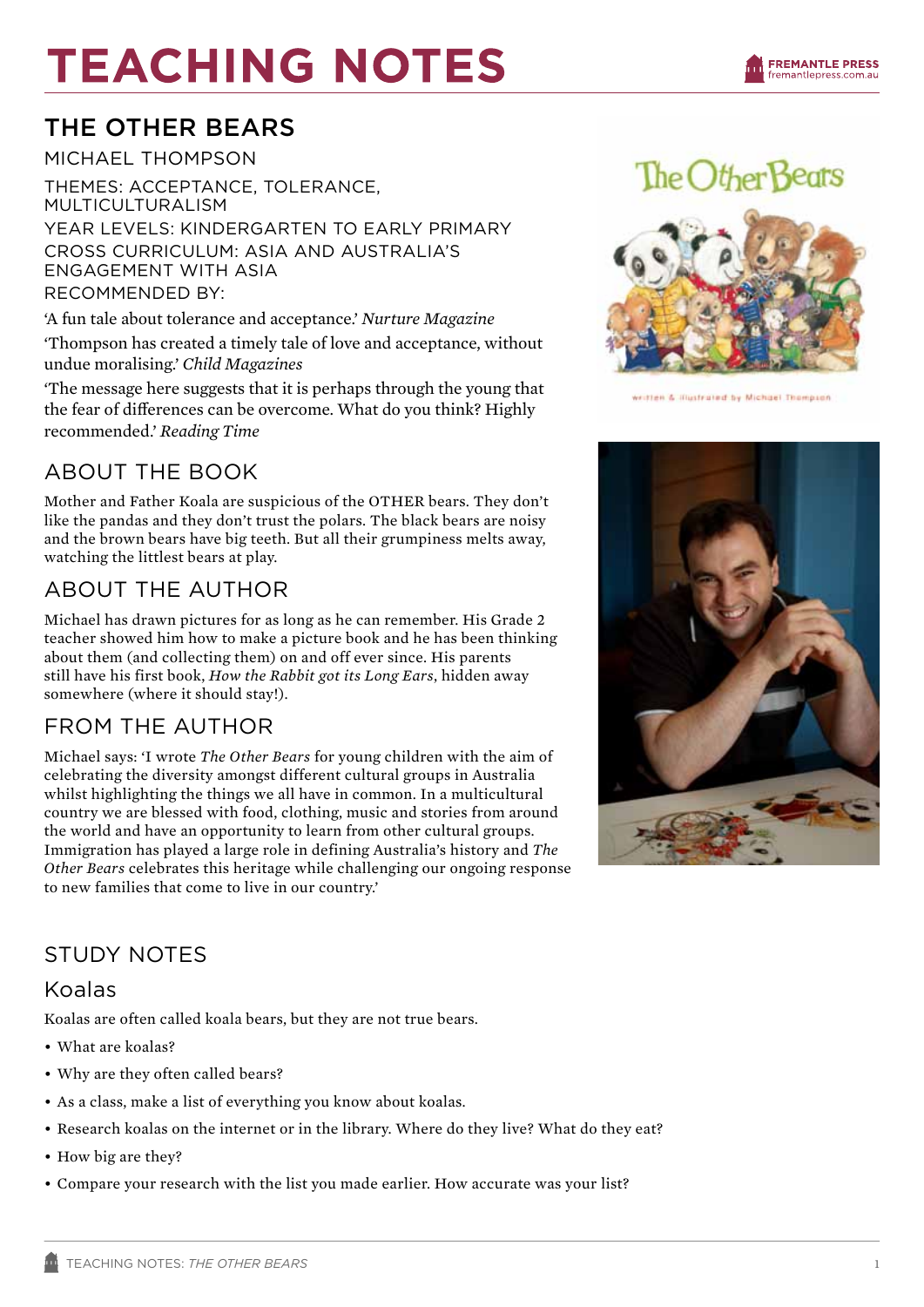#### Marsupials

- Make a list of marsupials.
- • What makes marsupials different from other mammals?
- • Form groups of two or three and choose a marsupial to research. Present your findings
- to the class as a poster or talk.
- • Rewrite the story using a marsupial and another group of mammals, eg. a quokka and different rodents. Does this change the story? How/why?

#### Bears

In the story there are five true bears depicted.

- • What are they? Look at the front endpaper. Find each of the bears and their proper names.
- • How many true bears are there in the world? Look at the back endpaper.
- • Why do you think Michael Thompson chose to include the other true bears here? Why do you think he didn't include them in the story? Write and illustrate new pages for the book to include one of the missing bears in the story.

Form groups of two or three and choose a bear to research.

- What do they look like? How big are they? Where do they live? What do they eat? Are they endangered?
- Present your findings to the class as a poster or talk.

Bears are a popular choice for children's picture books. Look through the library and see how many picture books you can find with bears — there are hundreds!

- What is your favourite bear story?
- • Why do you think there are so many stories about bears? Do you think illustrators choose bears because they can be humanized without being human?
- Why do you think Michael Thompson chose bears for his story, not people?
- Do the bears in this story behave like bears or people?

Throughout the book the little bears carry and exchange teddies.

- • Can you follow the exchange of teddies from beginning to end? Can you find the extra teddy in the last double page spread?
- Teddy bears are very popular. When and where did teddy bears first appear? Why are they called 'teddy bears'?
- • Bring your favourite teddy to school and hold a teddy bears' picnic. Use the teddies to re-enact the story.

#### Migration

The 'other bears' arrive, but where do they come from? See if you can guess where each bear family might be from.

- • What gives you clues? Check your answers against the habitats for each bear listed in the endpapers.
- • On a world map locate the bears' habitats.

Australia's population is made up of people from many different countries.

- Find out where the students in your class were born.
- What percentage of the class was born in Australia?
- What other countries do students and/or their parents come from? How much do you know about those countries  $$ eg. geographical location, languages spoken, food and culture?
- • Why do you think people move from one country to another? Make a list of all the reasons you can think of.

Most countries have immigration laws that control the movement of people into their country.

- Why do you think this is so?
- • Do you think people should be able to live wherever they want to? Why/why not?.